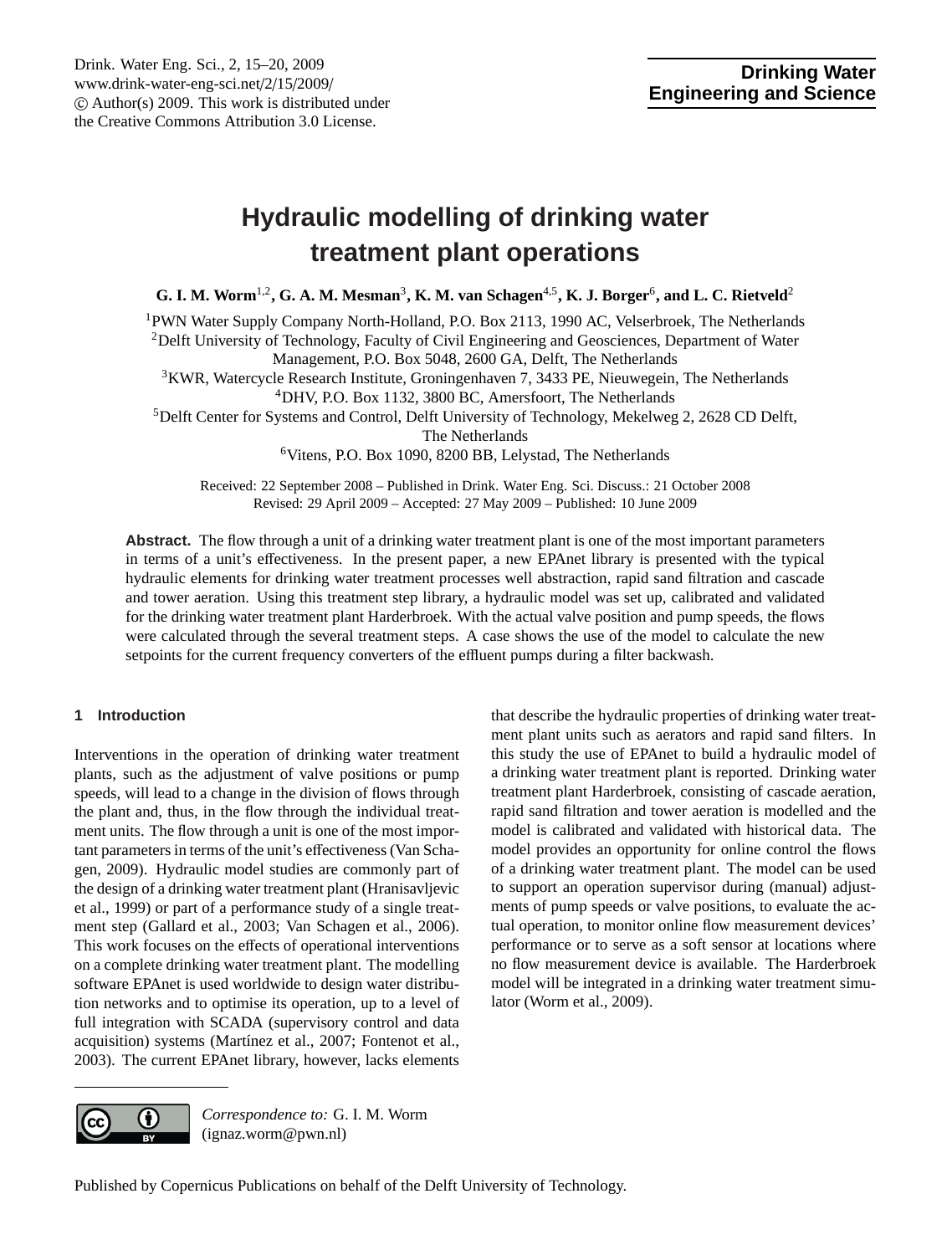## **2 Materials and methods**

#### 2.1 The basic elements of the model

From a hydraulic perspective a drinking water treatment plant consists of elements that give resistance to the passing flow (e.g. filters, pipes, distribution works), pumps that increase the total head of the flow and reservoirs with a varying water level. A hydraulic model of a drinking water treatment plant can be schematized as pipes and other resistances, pumps and reservoirs, which are connected with junctions. Junctions are not true physical elements but mark points where two or more pipes or valves are connected. An elevation can be assigned to each junction. The total head in a junction is the elevation added up to the pressure in the junction according

$$
H = \frac{p}{\rho \cdot g} + z
$$

Where *H* is the total head (mwc), *p* is the pressure  $(N/m^2)$ ,  $\rho$  is the density of the fluid (kg/m<sup>3</sup>), *g* is the acceleration due<br>to gravity (m/s<sup>2</sup>) and z is the elevation of the junction on a to gravity  $(m/s<sup>2</sup>)$  and *z* is the elevation of the junction on a chosen level (m). Pipes should be given a length, diameter and roughness. For all pipes in the model described in this paper, the roughness coefficient  $k$  is 0.1 mm. Reservoirs are nodes that represent an infinite external source or sink of water. A reservoir's main input property is its hydraulic head. To model resistances in EPAnet (version 2.00.12) six types of valves are available of which four were used in the treatment plant library. These four will be described here (Rossman, 2000). In the design of a drinking water treatment plant often hydraulic disconnections are added to prevent water from flowing in the opposite direction and to distribute water over lanes. For hydraulic disconnections in EPAnet the pressure sustaining valve (PSV) is used. A pressure sustaining valve (PSV) maintains a set pressure at the upstream point. EPAnet computes in which of three different states the PSV is in: i) partially opened to maintain its pressure setting on its upstream side when the downstream pressure is below this value, ii) fully open if the downstream pressure is above the setting or iii) closed if the pressure on the downstream side exceeds the pressure on the upstream. A pressure breaker valve (PBV) forces a specified pressure loss to occur across the valve. Flow through the valve can be in either direction. PBVs are not true physical devices but can be used to model situations where a particular pressure drop is known to exist. A throttle control valve (TCV) simulates a partially closed valve by adjusting the minor head loss coefficient of the valve. The head loss over a TCV is calculated with

$$
\Delta H = \xi \frac{v^2}{2 \cdot g} \tag{1}
$$

Where  $\xi$  is the minor loss coefficient (-),  $v =$  is the velocity through the pipe (m/s) and *g* is the gravity constant (m/s<sup>2</sup>). The relationship between opening degree and minor loss coefficient is often given by the valves' manufacturer. A general purpose valve (GPV) is used to represent a link where the user supplies a special flow – head loss relationship instead of following one of the standard hydraulic formulas, like the one mentioned above. The relationship can be linear or quadratic, as well as custom defined.

#### 2.2 Treatment step library

The library with the models for a ground water treatment plant is given in Table 1. It contains models for well abstraction, cascade aeration, rapid sand filtration and tower aeration, which are described in the next sections.

*Wells.* The water level of a freatic aquifer is modelled with a reservoir. Wells can be equipped with a submerged pump or can be part of a vacuum-gravity system to extract the water from the aquifer. As Thiem proposed (Thiem, 1906), for isolated wells with a constant extracted flow the relation between extracted flow and drawdown can be assumed to be linear. For pumped wells, a second non linear term must be added, leading to the following empirical relation (Rorabaugh, 1953) between drawdown and extracted flow

$$
\Delta z = \frac{Q}{2\pi T} \cdot \ln \frac{R}{r_w} + k \cdot Q^n
$$

Where Q is the extracted flow  $(m^3/s)$ , T is the soil conductivity (m<sup>2</sup>/s), *R* the influence well radius (m),  $r_w$  the distance to the well (m), *k* a coefficient to be determined (-) and *n* an exponent ranging between 1 and 2 (-). For any situation where the relation between extracted flow and drawdown is known the well draw-down is modelled with a GPV.

*Cascade aeration*. The points of interest in a cascade aerator, from a hydraulic perspective, are the level of the upper weir and the water level in the last cascade step, or the collection canal or pipe of the cascade effluent. The setting of the PSV is the level of the crest of the upper cascade, see Fig. 1. The GPV represents the height of the water surface above the upper weir. The GPV flow – head loss relationship of the upper weir is calculated for a sharp-crested weir corrected for contractions on both ends of it (Daugherty et al., 1985), assuming the value for the discharge coefficient  $C_D$  is 0.62:

$$
Q = 1.84 \cdot (L - 0.1 \cdot n \cdot H) \cdot H^{3/2}
$$
 (2)

where Q is flow  $(m^3/s)$ , L is the width of the weir (m), *n* is the number of end contractions and *H* is the difference in level between the crest and the water in an undisturbed zone in front of the weir (m).

*Rapid sand filtration.* The library contains a representation of a rapid sand filter with a fixed supernatant water level during the runtime, using a pump or control valve in the effluent pipe that compensates for the increasing filter bed resistance. The total resistance over the filter is mainly caused by the water inlet, the filter bed, the filter bottom nozzles, the effluent pipe inlet and the pump or control valve. The water inlet can be modelled either with a pipe in the case of a siphon,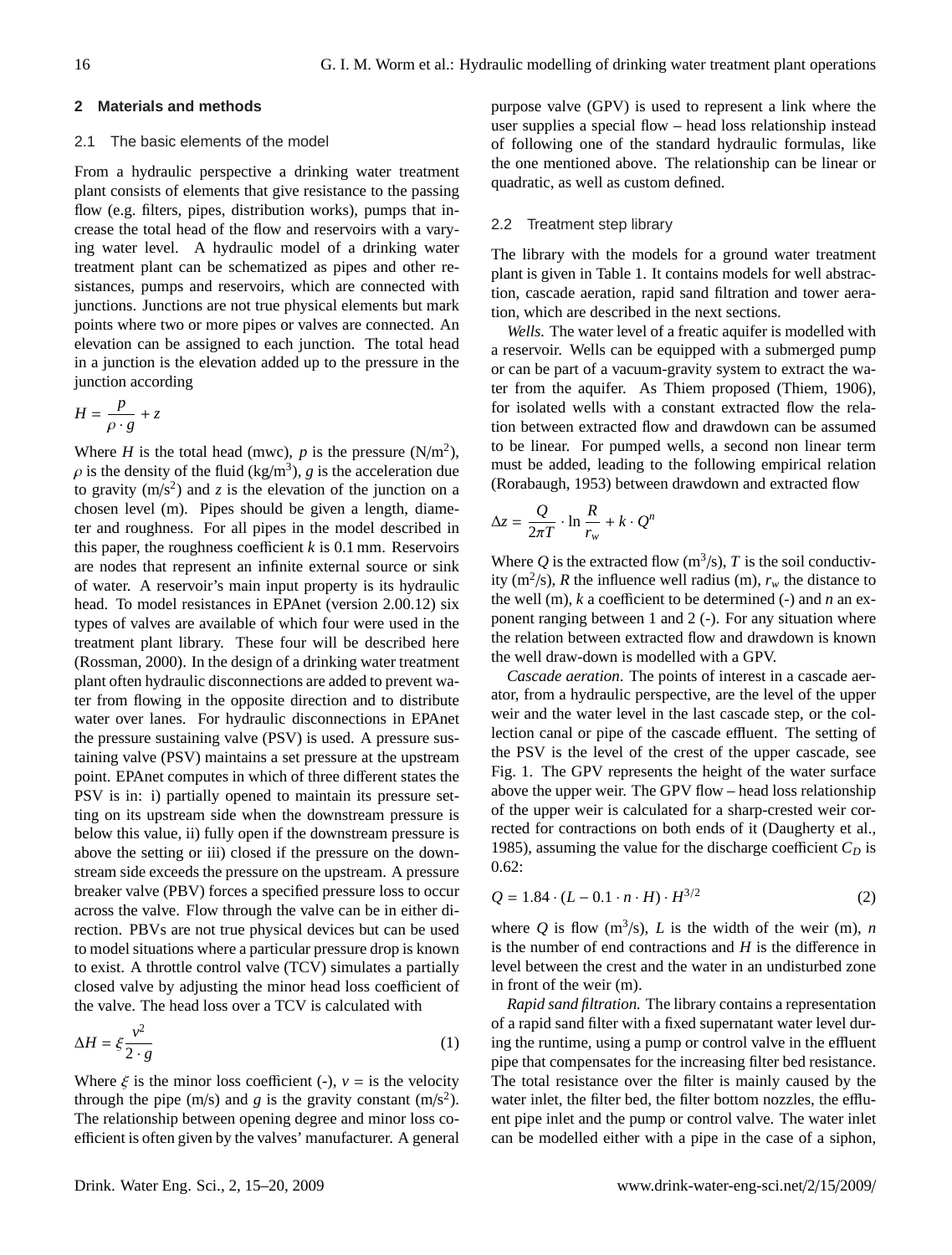Table 1. Treatment step library.

| <b>Treatment unit</b>                 | <b>EPAnet model</b> |                                                               |
|---------------------------------------|---------------------|---------------------------------------------------------------|
| Well abstraction                      | $\overline{X}$      | GPV                                                           |
| Cascade aeration                      |                     | GPV<br><b>PSV</b>                                             |
| Rapid sand filter (fixed water level) | $+$                 | PBV TCV1 TCV2<br>GPV PSV<br>$\leftrightarrow$<br><del>.</del> |
| Tower aeration                        |                     | GPV.<br>PSV                                                   |



**Figure 1.** Modelling of the upper weir of a cascade aerator.

with a TCV in the case of a valve, or with a GPV and a PSV in the case of a weir. The pressure drop over the filter bed increases in time as a consequence of clogging or instantly as a consequence of increasing flow and is calculated using a separate water quality model. For a static calculation, the pressure drop as a consequence of clogging is considered to be fixed, and therefore is modelled using a PBV. The resistance of the filter bottom nozzles can often be derived from the specifications of the manufacturer and the number of nozzles. Because of the increasing resistance with increasing flow, the nozzles can be modelled using a TCV. In practice however, the pressure drop over the nozzles during filtration will be negligible. The second TCV simulates the behaviour of the control valve.

*Tower aeration*. In a tower aerator, water is distributed over a column with packing, through which air is blown. From a hydraulic perspective, the tower aerator is modelled in the same way as the cascade aerator. The height of the weir, plus the flow on top of the crest of the weir, is modelled using a PSV and a GPV.

#### 2.3 Drinking water treatment plant Harderbroek

 $\Gamma$ The drinking water treatment plant Harderbroek, owned and operated by Vitens, consists of 16 deep wells, four cascades, eight rapid sand filters and three tower aerators. The treatment schem is shown in Fig. 2. The model was set up using the hydraulic line scheme of the plant, P&IDs and other technical drawings.

> well is equipped with a submerged pump, which has been *Wells.* The wells are grouped in two series of seven. Each added to the model. In each series, one well is equipped with a speed-controlled pump, the other six are equipped with fixed-speed pumps. The water level inside and outside each well is measured and logged, as is the flow per well. While water level measurements inside each well were available the groundwater level minus actual drawdown was used in the model. In this case the hydraulic head of the reservoir represents the water level in the well in stead of the water level of the aquifer and the GPV was not added. The value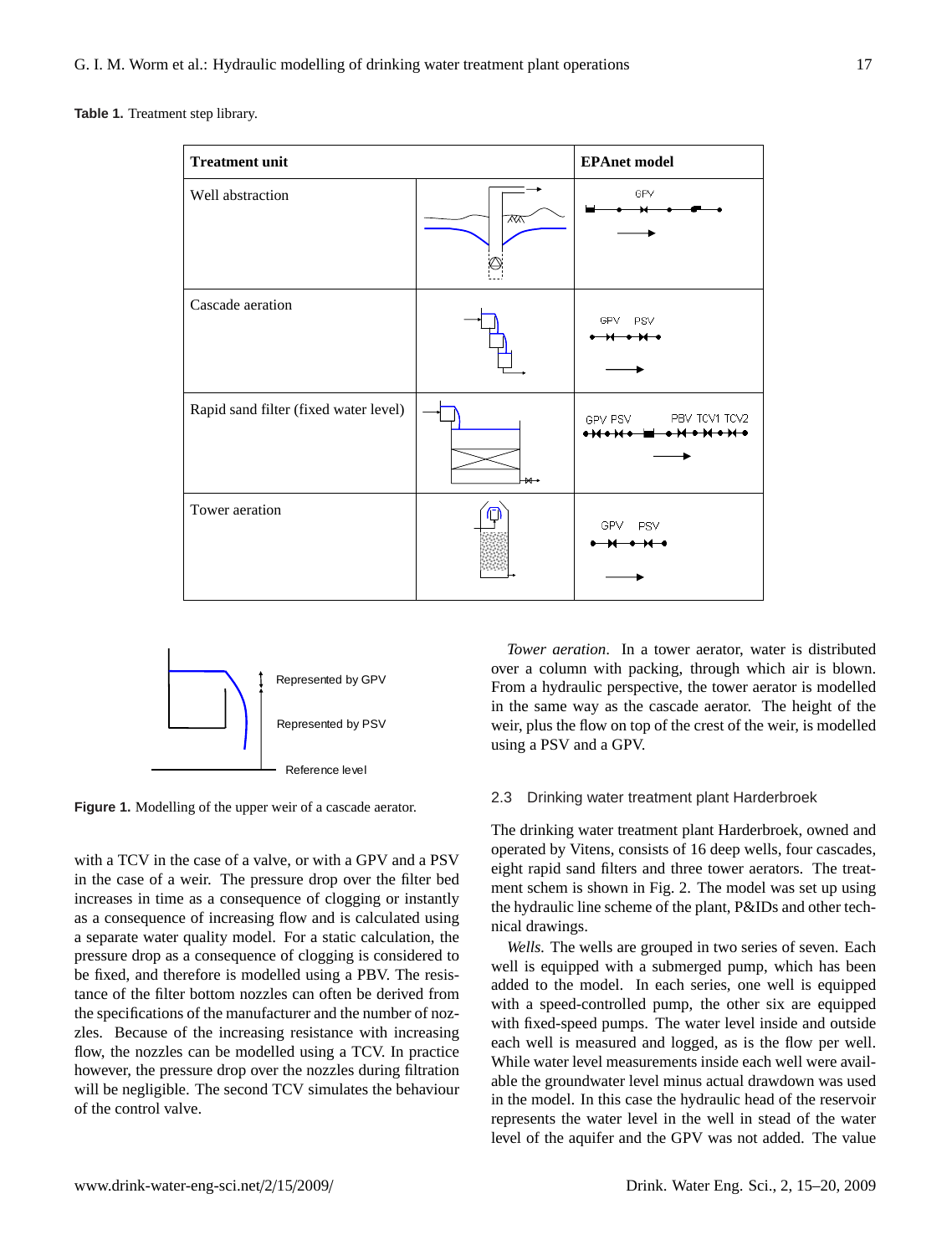

Figure 2. Treatment scheme Harderbroek **Figure 2.** Treatment scheme Harderbroek.

of the water level measurement is the distance between the water level and the sensor at −13.3 m+NAP (Dutch standard level). Based on the pump's characteristic, the water level in the well, pipe resistances and the level of the weir of the upper cascade, the flow per well can be calculated.

*Cascades.* The top of the weir of each of the four cascades has a level of 4.71 m+NAP. The relationship between flow and water level is calculated with Eq. (2) above. In a normal operation, three cascades are in operation. After aeration the water from the cascades is collected in the rapid sand filter influent canal.

*Rapid sand filters.* Each rapid sand filter is fed using an open/close valve and a weir. Each filter has a speedcontrolled pump in the effluent pipe that controls the water level in the filter at a fixed level. This pump replaces the control valve in the library's model. The water level is measured, and so are the pressure drop over the filter and the pressure under the bottom of the filter. The value of the water level measurement equals the distance from the sensor at 3.80 m+NAP to the water level. The speed of the pump (expressed as a ratio of the nominal speed [–]) is controlled with a current frequency converter. A pump speed ratio of 0 equals a current frequency of 15 Hz and a ratio of 1 equals an current frequency of 58. In normal (i.e. average) operation, four rapid sand filters are in operation.

*Tower aerators.* The counter current tower aerators have their weir at 6.08 m+NAP. This is the head that the rapid sand filter pumps face upstream. During normal operation, two aerators are in use, and change according to a fixed scheme. Downstream of the aerators, the head in the pipes is determined by the level of the clear water reservoirs.

#### 2.4 Modelling approach

To enable integration of the EPAnet model with other systems, iteration within the model was minimized. The model calculated the static hydraulic situation in the water treatment plant for the actual settings (in EPAnet by choosing the total duration of a model-run to be zero). To calculate the resistance in the pipes, the Darcy-Weisbach equation was used. The calibration and validation covered the part from the well to the clear water reservoir. Calibration focused on the minor loss coefficients affecting the distribution of flows over the cascades and the rapid sand filters and on the calculation of the pump speed ratios. Validation focused on the production of the wells at given (inner) well water levels, on the division of flows over the cascades, and on the flows through the rapid sand filters for given pump speeds and water levels. For calibration and validation, nine datasets from the full-scale plant were used within the period 28 June to 23 July 2008.

*Calibration.* From the randomly picked dataset on 28 June at 10:30 h, the following input for the model was selected: well water level, the operation of the well pumps ("on" if flow exceeds zero), the operation of the cascades ("on" if flow exceeds zero), the operation of the rapid sand filters ("on" if flow exceeds zero), the water level in the rapid sand filters, the speed of the rapid sand filters' effluent pumps, the operation of the tower aerators and the estimated levels in the clear water reservoirs. Since the speeds of the two speed controlled well pumps lacked in the dataset, the speeds of these pumps were set manually so that the yield of the well in the model equalled the yield in the historical data. After these iterations the model results for validation were captured. The model results of the following parameters were compared with the historical data: flow per well (not the wells containing the two speed-controlled pumps), flow per cascade, influent per filter and effluent per filter.

and with the situation during backwash of a rapid sand filter *Validation.* For the validation, the same input and output parameters were used as for the calibration. Four validation experiments were carried out: one for the flows from the wells, one for the flows over the cascade aerators, one for the influent and one for the effluent of the rapid sand filters. The experiment consisted of the comparison of the calculated and historical data. For each experiment two moments were selected with a minimum flow, two with an average flow, two with a maximum flow and two during the backwash of a rapid sand filter. Moments with minimum flow occurred on 7 July at 23:30 h and 21 July at 19:30 h; moments with an average flow were on 8 July, 10:30 h and 17 July, 10:30 h; with a maximum flow were on 30 June, 15:30 h and 1 July, 15:30 h; were on 4 July, 17:30 h and 23 July, 11:30 h.

#### **3 Results and discussion**

The model represents a ground water treatment plant with a normal production of  $1000 \text{ m}^3/\text{h}$ . The model contains presentations of the 16 wells, each with a submerged pump, the 4 cascade aerators, the 8 rapid sand filters, each with a pump in the effluent pipe of the filter and the 3 tower aerators. The model contains 344 pipes, 528 junctions and 207 valves.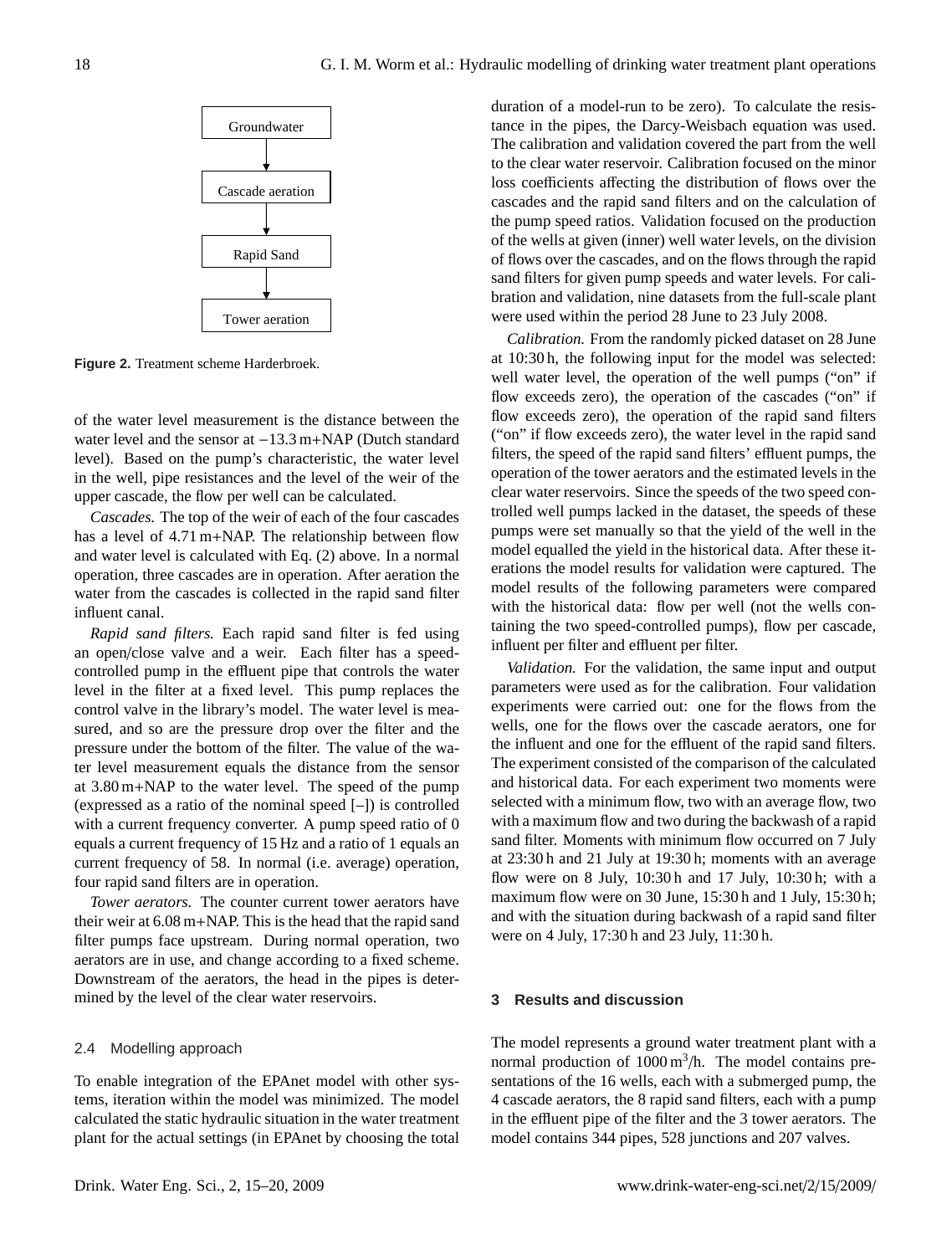

Figure 3. Validation results of flows from wells. **Figure 3.** Validation results of flows from wells.



**Figure 4.** Validation of flows in cascade aerators.

*Calibration.* Pipe roughness coefficient *k* was kept constant during calibration. Loss coefficients were adjusted in the way that modelled data met the measured data more closely. The effluent flow of the rapid sand filters appeared to be consistently greater than the measured flow. The factors in the current frequency converter calculation were adjusted: a pump speed of 0 equals a current frequency of 13 Hz in stead of 15 Hz and a pump speed ratio of 1 equals a current frequency of 56 Hz in stead of 58 Hz.

*Validation.* For the wells, 55 data points were collected. The model shows good results compared to the historical data, Fig. 3. The average of the absolute errors is 3.6%. For the cascade aerators, 22 data points were used. The model results approach historical data as well, see Fig. 4. The average of the absolute errors is 2.4%. For the influent of the rapid sand filters, the average of the absolute errors is 4.4%, based on 34 data points, seen in Fig. 5. When the pressure drop measurements over the filter beds of filters 5, 6 and 8 appeared to be unrealistically small, the pressure drop was estimated by subtracting the pressure measured in the effluent pipe from 26 kPa, that being the average pressure of a nonoperating filter. For the rapid sand filters' effluent, the average of the absolute errors is 2.8%, based on 30 data points,



**Figure 5.** Validation of influent flows rapid sand filters.



Figure 6. Validation of effluent flows rapid sand filters. **Figure 6.** Validation of effluent flows rapid sand filters.

see Fig. 6. In four cases, most probably as a consequence of acceleration during start-up, pump speeds were more than 20% below the low value of the normal range. In these cases, the pump speeds were replaced by the average speed of the pump and the results were excluded for the validation. The flow over the tower aerators was not measured. For all validation results, it should be noted that any possible inaccuracy of the measuring equipment was not taken into account.

#### **4 Case: backwash of a rapid sand filter**

During a filter backwash the flows increase over the remaining filters as a consequence of which the filter bed resistances increase too. The model is used to determine the setting of the current frequency converters of the effluent pumps of the remaining filters. The current frequency determines the pump speed.

For a flow of  $1015 \text{ m}^3/\text{h}$ , five rapid sand filters are in operation with a  $203 \text{ m}^3/\text{h}$  flow each. During backwashing of rapid sand filter 6, the total flow is divided over the four remaining filters. Small difference in flow between the filters can be seen: filter 2 gets  $251 \text{ m}^3/\text{h}$ , filter 8 gets  $256 \text{ m}^3/\text{h}$ . Since the filter bed resistance is related linearly to the flow (De Moel